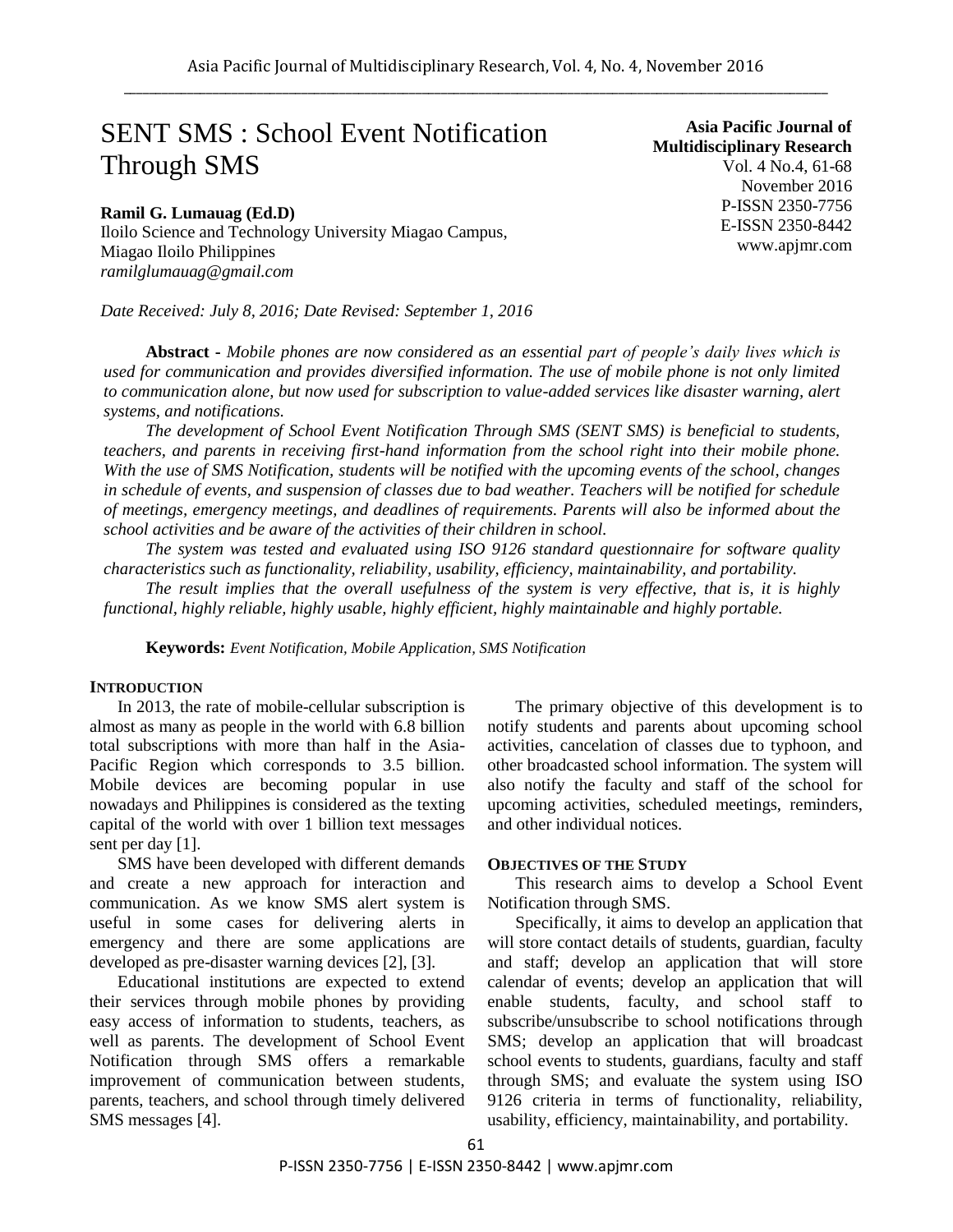

Figure 1 Conceptual Framework

# **CONCEPTUAL FRAMEWORK**

Figure 1 shows the conceptual framework of the study illustrating the flow of the proposed system.

As shown in the figure, the major input is the subscribers' contact details which contains their mobile number. The mobile number is essential because this will be registered into the system and will receive the SMS notifications.

Another input is the event notifications, this includes the details about the school activities and announcements that will be published to the subscribers. The subscriber's contact details will be save in the data storage application and a mechanism to broadcast SMS notification will send the SMS to the subscriber's mobile number.

The system was evaluated using the ISO 9126 criteria in terms of functionality, reliability, usability, efficiency, maintainability, and portability to ensure its quality. The evaluation process served as basis for further development and improvement of the system [5], [6].

## **RELATED WORK**

#### **Globe Telecom Campus Connect**

Campus Connect is a text messaging service in partnership with Globe Telecommunications. It provides an ICT solution that caters to the information and communication needs of employees, students, parents and the community through SMS.

Campus Connect disseminates information to all registered subscribers (students, parents and guardians, faculty and staff) schedules of examination, start and end of classes; deadline for enrolment, payment; schools activities; cancellation of classes due to bad weather and the like. Campus Connect is only exclusive to Globe or TM subscriber. To use the services, the subscriber must register first using the given keyword format: For non-student, KEYWORD[space]enroll then send to 2327, for student, KEYWORD <space> REG <space> LastName/FirstName/Course/Year/Section/Birthdate/I DNumber.

Registered users may opt to STOP or REACTIVATE Campus connect service anytime through text.

#### **SMART InfoBoard**

The SMART InfoBoard Service is a web-based solution that offers various SMS facilities with different functions and capabilities catering to the needs of the school.

With the InfoBoard, the user can receive feedback, comments, suggestions, queries and other user-specific messages straight to email, internet inbox or any specified Smart mobile number; provide general information, advisories, and announcements;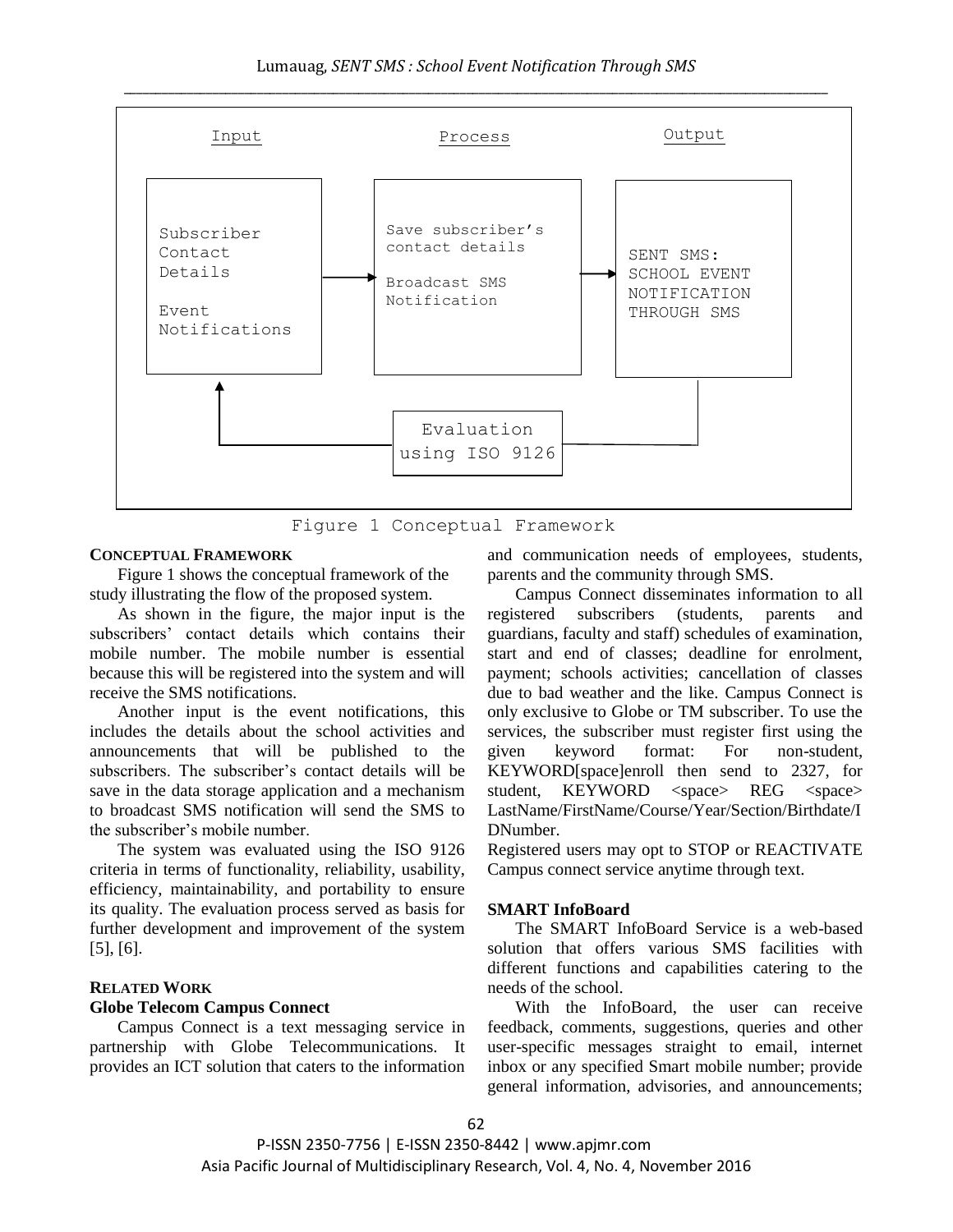provide user-specific data like grades, accounts dues, account details, follow-ups; conduct polls and surveys and provide real time results; create customized SMS solutions; and text broadcast to pre-registered Smart subscribers.

SMART InfoBoard has a TEXTCAST that enables content provider to broadcast messages to group of registered subscribers.

To register: KEYWORD [space] REG [space] NAME/COURSE/ STUDENT ID NUMBER and send to 717XXXX

To subscribe: KEYWORD [space] PUSH [space] ON and send to 717XXXX

To unsubscribe: KEYWORD [space] PUSH [space] OFF and send to 717XXXX

To check subscription: CHECK/ OFF/ OUT/ STOP/

CANCEL/ QUIT/ NO and send to 717XXX

To stop all subscription: STOP ALL and send to 717XXXX

To inquire about Account, type:

TUITION<space><ID Number>/<SCHOOL

YEAR>/<SEMESTER> then send to 717XXXX

To inquire about Grades, type:

GRADES<space><ID Number>/<SCHOOL

YEAR>/<SEMESTER> then send to 717XXXX

# **METHODOLOGY Project Development**

In this study, the researcher used the spiral model for the systems development. Figure 2 shows the model, the phases are planning, risk analysis, engineering, construction and release, and system evaluation. These phases are iteratively followed one after other during system's development [7].



**Figure 2. Spiral Model for System's Development [7]**

Iterating the phases helps in understating the problems associated with a phase and dealing with those problems when the same phase is repeated next time, planning and developing strategies to be followed while iterating through the phases.

# **System Architecture**

Figure 3 shows the system architecture. The administrator adds the school event to the data storage application, the event will be broadcasted using the GSM Modem that will communicate with the mobile network and this will be sent to the user's mobile phone through SMS.



## **Figure 3 System Architecture Operation and Testing**

After the development, a test case was created and the researcher presented the system to the technical panel for evaluation. There are some errors that were found out during the technical presentation and series of revisions and improvements were done to correct the errors and improve the functionality.

## **Evaluation**

The system was evaluated using the ISO 9126 standard questionnaire. The questionnaire sought to evaluate the system using the standards set by ISO 9126 otherwise known as the Software Quality Model in terms of six main characteristics of good software, namely, functionality, reliability, usability, efficiency, maintainability and portability [8].

The evaluators were five (5) IT Experts who are in line with database and mobile development. For the users, it was evaluated by ninety (90) parents, ninety (90) students, and twelve (12) faculty and staff who were chosen based on random selection using the random number generator. The respondents were

P-ISSN 2350-7756 | E-ISSN 2350-8442 | www.apjmr.com Asia Pacific Journal of Multidisciplinary Research, Vol. 4, No. 4, November 2016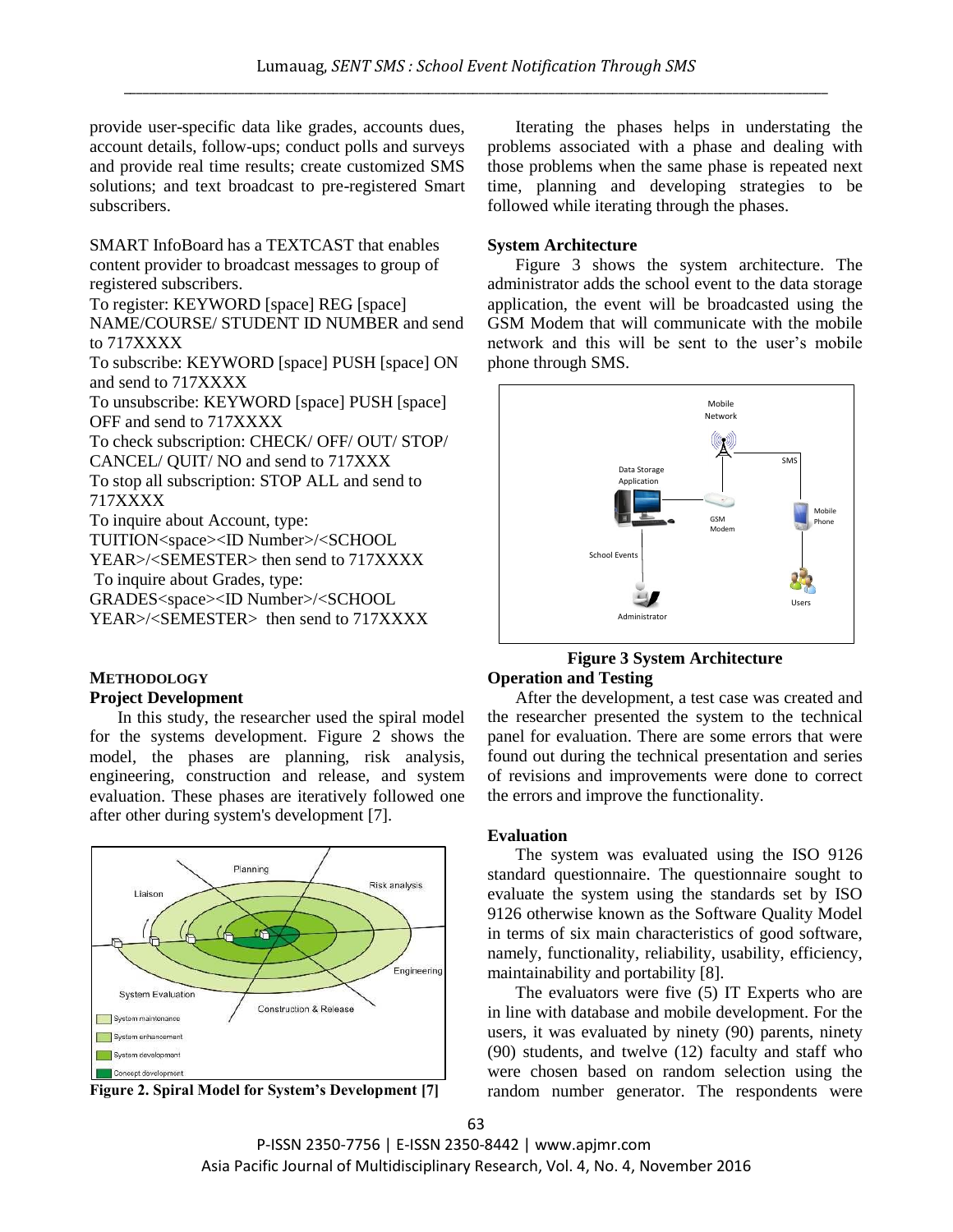chosen based on their number that were randomly picked by the number generator. The researcher used the five (5) point Likert Scale as the basis for evaluating the system. The given scale was used to interpret the result of the study:  $4.21 - 5.00$ : Very Effective (VE);  $3.41 - 4.20$ : Effective (E); 2.61 – 3.40: Moderately Effective (ME); 1.81 – 2.61: Ineffective (I); 1.60 - 1.80P: Not Effective (NE).

The result of the evaluation was tabulated using the Statistical Package for Social Sciences (SPSS) software and Mean was used to determine the result of the evaluation. To determine the effectiveness of the application the mean scores were computed and categorized using the same description.

#### **RESULTS**

#### **Evaluation of the System using ISO 9126**

In the implementation of the system, an evaluation was conducted to test the quality standard of the system using ISO 9126 in terms of functionality, reliability, usability, efficiency, maintainability and portability. This was evaluated by panel of experts, faculty and staff, students, and parents.

## **Functionality**

Table 1 shows the results of the evaluation of the Functionality of the system by the IT experts, faculty and staff, students and parents. As shown in Table 1, the system was rated by Technical Experts ( $M = 4.04$ ) Student  $(M=4.11)$  and Parent  $(M=4.10)$  as "Effective". and Faculty and Staff ( $M = 4.58$ ) as "Very Effective"

This means that the system functions appropriately according to its specified attribute. It is also effective in producing accurate results. It functions without errors effectively. It adheres to related standards or conventions or relations in laws effectively and the system has the ability to prevent unauthorized access to programs or data whether accidental or deliberate effectively.

This implies that the respondents believe that the system can functions correctly and serve its purpose. It further implies that the respondents believe that the system is functional because it functions accurately according to specification without exceptions or problems.

| <b>Table 1. Level of Functionality</b>         |                  |    |                      |           |                 |           |                |    |            |    |  |  |
|------------------------------------------------|------------------|----|----------------------|-----------|-----------------|-----------|----------------|----|------------|----|--|--|
| Category                                       | <b>Technical</b> |    | <b>Faculty &amp;</b> |           | <b>Students</b> |           | <b>Parents</b> |    | As a Whole |    |  |  |
|                                                | <b>Expert</b>    |    | <b>Staff</b>         |           |                 |           |                |    |            |    |  |  |
|                                                | WM               | VI | WM                   | VI        | <b>WM</b>       | VI        | WM             | VI | WM         | VI |  |  |
| 1. The system functions appropriately          | 4.17             | Е  | 4.75                 | VE        | 4.08            | E         | 4.08           | E  | 4.27       | VE |  |  |
| 2. The system produces accurate result and     | 3.83             | E  | 4.33                 | VE        | 3.96            | E         | 3.96           | E  | 4.02       | E  |  |  |
| functions without errors or problems           |                  |    |                      |           |                 |           |                |    |            |    |  |  |
| 3. The system adheres to related standards or  | 4.00             | E  | 4.50                 | <b>VE</b> | 4.17            | E         | 4.22           | E  | 4.22       | E  |  |  |
| regulations in laws.                           |                  |    |                      |           |                 |           |                |    |            |    |  |  |
| 4. The system has the ability to prevent       | 4.17             | Е  | 4.75                 | VE        | 4.23            | <b>VE</b> | 4.15           | E  | 4.32       | VE |  |  |
| unauthorized access to program or Data whether |                  |    |                      |           |                 |           |                |    |            |    |  |  |
| accidental or deliberate                       |                  |    |                      |           |                 |           |                |    |            |    |  |  |
| 5. As a whole                                  | 4.04             | E  | 4.58                 | VE        | 4.11            | E         | 4.10           | E  | 4.20       | VE |  |  |
|                                                |                  |    |                      |           |                 |           |                |    |            |    |  |  |

| <b>Table 2. Level of Reliability</b>                                                       |                  |    |                |    |                 |    |                |    |            |     |  |
|--------------------------------------------------------------------------------------------|------------------|----|----------------|----|-----------------|----|----------------|----|------------|-----|--|
| Category                                                                                   | <b>Technical</b> |    | <b>Faculty</b> |    | <b>Students</b> |    | <b>Parents</b> |    | As a Whole |     |  |
|                                                                                            | <b>Expert</b>    |    | & Staff        |    |                 |    |                |    |            |     |  |
|                                                                                            | <b>WM</b>        | VI | WM             | VI | WM              | VI | WM             | VI | WM         | VI  |  |
| 1. The system functions for a long time Without<br>crashes or service interruptions        | 3.50             | E  | 4.25           | VE | 4.00            | Ε  | 4.00           | E  | 3.93       |     |  |
| 2. The software can manage and/or recover from<br>component or environmental failure       | 3.67             | E  | 4.17           | E  | 4.10            | E  | 4.00           | E  | 3.98       | E   |  |
| 3. The system can be revived and become fully<br>operational even in the event of failure. | 3.83             | E  | 4.41           | VE | 4.02            | E  | 3.90           | E  | 4.04       | - E |  |
| <b>Composite Mean</b>                                                                      |                  | E  | 4.27           | VЕ | 4.04            | E  | 3.96           | E  | 3.98       | E   |  |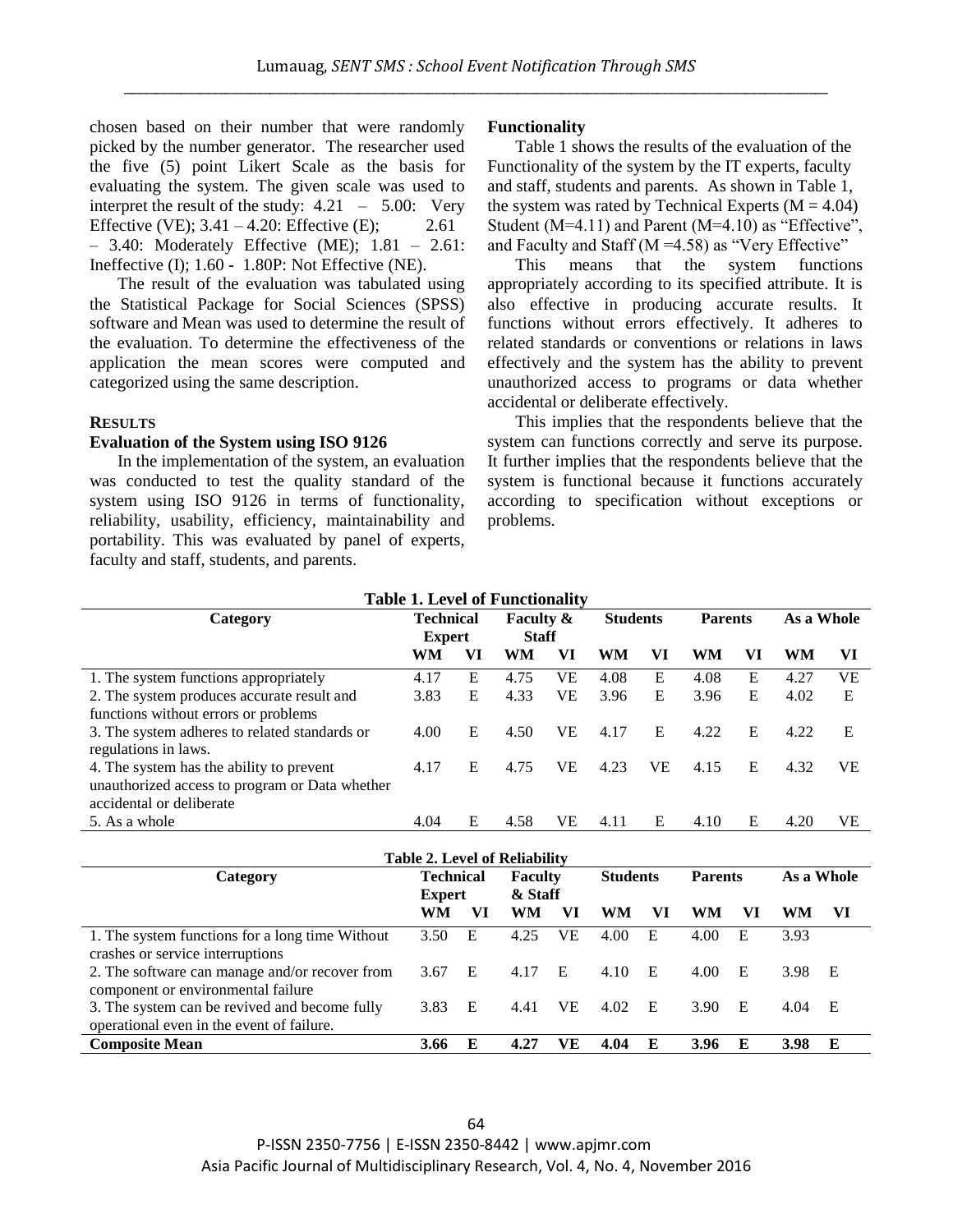As shown in the table 1, the criteria that the system produces accurate result and functions without errors or problems got the lowest evaluation, but it is still on the bracket of effective, this factor maybe the cause of network jam, which causes the delay of SMS. However, this, network error is beyond the control of the current system and this is more on the network provider services. In general, the overall evaluation was "Very Effective" it shows that the system could provide quality service to its clientele.

## **Reliability**

As shown in Table 2 in terms of reliability, the system was rated by Technical Experts ( $M = 3.66$ ) Student (4.04) and Parent ( $M = 3.96$ ) as "Effective", and Faculty and Staff (M =4.27) as "Very Effective". This means that the system has the ability to maintain its service and withstand to factors that may affect it. The respondents were satisfied of the system developed by the researcher. Specifically, Faculty and Staff rated "effective" in terms of all criteria set in the ISO 9126 standards.

This implies that the system can perform its function and the users can rely on its services. As defined in an overview of the ISO 9126-1 software quality model definition, reliability defines the capability of the system to maintain its service provision under defined conditions for defined periods of time.

A shown in the table, the overall result of the evaluation is "Effective" which shows that the system can perform its services and can manage to recover in the event of environmental failure, and the users can rely on its services.

# **Usability**

As shown in Table 3 in terms of Usability, system was rated by Technical Experts  $(M = 4.33)$ Faculty and Staff ( $M = 4.63$ ) Student (4.22) and Parent  $(M = 4.22)$  as "Very Effective". This means that the system is highly usable and the system is easy to operate. It also means that different types of users could easily use the system. It does not require technical skill and sophisticated learning efforts on the part of different types of users in order to make use of the system.

This implies that the system is user-friendly, and easy to operate especially in the use of the apps. The use of the apps does not require technical skills, once installed, the user can just select an option without any configuration. As shown in the table, the respondents' evaluation on the functionality of the system is "Very Effective" which shows that the system is easy operate and the respondents finds it easy to use without the need for technical skills, especially the parents who are not technical savvy.

| <b>Table 3. Level of Usability</b>                  |                            |     |                           |     |                 |    |                |    |            |    |  |
|-----------------------------------------------------|----------------------------|-----|---------------------------|-----|-----------------|----|----------------|----|------------|----|--|
| Category                                            | Technical<br><b>Expert</b> |     | <b>Faculty</b><br>& Staff |     | <b>Students</b> |    | <b>Parents</b> |    | As a Whole |    |  |
|                                                     | WM                         | VI  | WM                        | VI  | WM              | VI | WM             | VI | WM         | VI |  |
| 1. The function of the system is easily             | 4.16                       | E   | 4.58                      | VE  | 4.27            | VE | 4.37           | VЕ | 4.34       | VЕ |  |
| understood.                                         |                            |     |                           |     |                 |    |                |    |            |    |  |
| 2. The system us user-friendly. It does not require | 4.33                       | VE. | 4.58                      | VE. | 4.06            | E  | 4.10           | E  | 4.26       | E  |  |
| learning effort for different type user.            |                            |     |                           |     |                 |    |                |    |            |    |  |
| 3. The system is easy to operate.                   | 4.50                       | VE  | 4.75                      | VE  | 4.33            | Е  | 4.20           | E  | 4.44       | E  |  |
| 4. As a whole                                       | 4.33                       | VE  | 4.63                      | VE  | 4.22            | VE | 4.22           | VЕ | 4.35       | VЕ |  |

|                                                                                                               | <b>Table 4. Level of Efficiency</b> |    |                           |    |                 |    |                |    |            |    |
|---------------------------------------------------------------------------------------------------------------|-------------------------------------|----|---------------------------|----|-----------------|----|----------------|----|------------|----|
| Category                                                                                                      | <b>Technical</b><br><b>Expert</b>   |    | <b>Faculty</b><br>& Staff |    | <b>Students</b> |    | <b>Parents</b> |    | As a Whole |    |
|                                                                                                               | WM                                  | VI | WM                        | VI | WM              | VI | WM             | VI | WM         | VI |
| 1. The system bears on response and processing<br>time and on throughput rates in performing its<br>functions | 3.83                                | E  | 4.75                      | VE | 4.17            | E  | 4.19           | Е  | 4.23       | VЕ |
| 2. The system requires minimal amount of<br>Computing resources                                               | 4.0                                 | E  | 4.50                      | VE | 4.06            | E  | 3.91           | E  | 4.11       | E  |
| <b>Composite Mean</b>                                                                                         | 3.91                                | E  | 4.62                      | VE | 4.11            | E  | 4.05           | Е  | 4.17       | E  |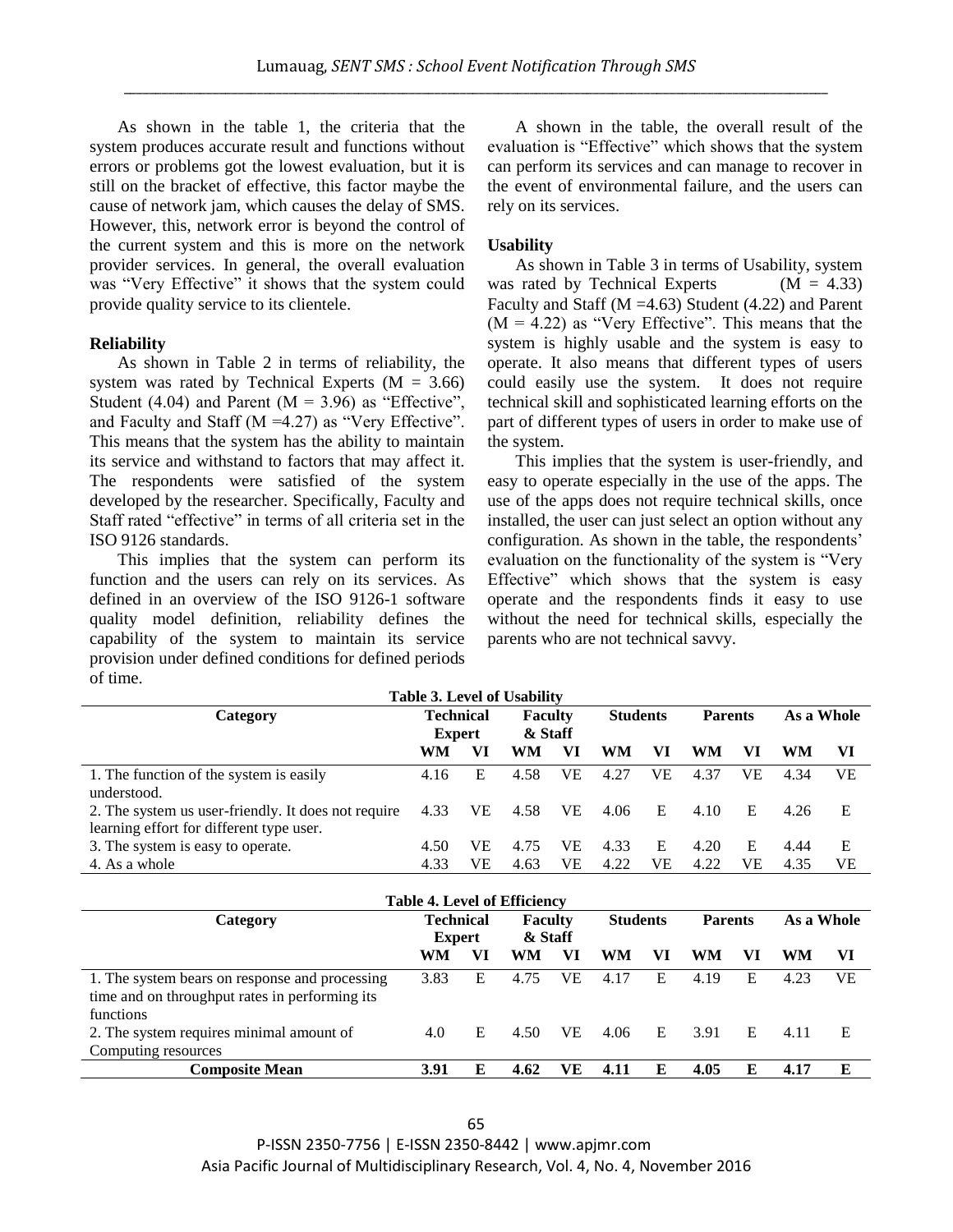### **Efficiency**

As shown in Table 4 in terms of Efficiency, system was rated by Technical Experts  $(M = 3.91)$ Student (4.11) and Parent ( $M = 4.05$ ) as "Effective", and Faculty and Staff ( $M = 4.62$ ) as "Very Effective" This means that the system's performance was not affected by the amount of resource utilization and could continue to deliver its function under certain conditions.

This implies that the system has the ability to report the root cause of failure, it can manage the system changes, it requires less effort for fault removal or environmental change and it requires minimal efforts to test a system changes

As shown in the table, the respondents evaluated the system as "Effective" which shows that the respondent believe that the system could continue to deliver its functions under certain conditions and can cater to multiple and parallel inquiries.

## **Maintainability**

As shown in Table 5 in terms of Maintainability, system was rated by Technical Experts  $(M = 3.75)$ Student (4.13) and Parent ( $M = 4.14$ ) as "Effective", and Faculty and Staff (M =4.49) as "Very Effective". This means that the respondents believed that the system could easily adopt to changes such as new specifications, operating environments or upgrade in system requirement without affecting its operation.

It implies that the system required less effort to maintain and the services would not be affected during the maintenance period. This further implies that the system had the ability to report the root cause of failure, it can manage the system changes, it requires less effort for fault removal or environmental change and it requires minimal efforts to test a system changes.

| <b>Table 5. Level of Maintainability</b>                                                                                                              |                                   |           |                                      |           |                           |                 |           |                 |                |                |              |             |
|-------------------------------------------------------------------------------------------------------------------------------------------------------|-----------------------------------|-----------|--------------------------------------|-----------|---------------------------|-----------------|-----------|-----------------|----------------|----------------|--------------|-------------|
| Category                                                                                                                                              | <b>Technical</b><br><b>Expert</b> |           | <b>Faculty</b><br>& Staff            |           |                           | <b>Students</b> |           |                 | <b>Parents</b> |                | <b>Total</b> |             |
|                                                                                                                                                       | WM                                | VI        | WM                                   | VI        | <b>WM</b>                 |                 | VI        | <b>WM</b>       | VI             |                | <b>WM</b>    | VI          |
| 1. The system has the ability<br>to report the root cause of<br>failure.                                                                              | 3.50                              | ${\bf E}$ | 4.58                                 | <b>VE</b> | 4.11                      |                 | ${\bf E}$ | 4.17            | E              |                | 4.09         | $\mathbf E$ |
| 2. The system can manage to<br>system changes.                                                                                                        | 3.67                              | E         | 4.50                                 | <b>VE</b> | 4.22                      |                 | <b>VE</b> | 4.14            | E              |                | 4.13         | E           |
| 3. The system requires less<br>effort for modification, fault<br>removal or environmental<br>failure.                                                 | 3.83                              | E         | 4.58                                 | <b>VE</b> | 4.14                      |                 | E         | 4.12            | E              |                | 4.16         | E           |
| 4. Lesser effort needed to<br>verify or test a system<br>change.                                                                                      | 4.00                              | E         | 4.33                                 | <b>VE</b> | 4.08                      |                 | E         | 4.14            | E              |                | 4.13         | E           |
| <b>Composite Mean</b>                                                                                                                                 | 3.75                              | E         | 4.49                                 | <b>VE</b> | 4.13                      |                 | E         | 4.14            | ${\bf E}$      |                | 4.12         | E           |
|                                                                                                                                                       |                                   |           | <b>Table 6. Level of Portability</b> |           |                           |                 |           |                 |                |                |              |             |
| Category                                                                                                                                              |                                   |           | <b>Technical</b><br><b>Expert</b>    |           | <b>Faculty</b><br>& Staff |                 |           | <b>Students</b> |                | <b>Parents</b> |              | As a Whole  |
|                                                                                                                                                       |                                   |           | <b>WM</b>                            | VI        | <b>WM</b>                 | VI              | <b>WM</b> | VI              | <b>WM</b>      | VI             | <b>WM</b>    | VI          |
| 1. The system can easily adapt to changes such<br>as new specifications, operations, operating<br>environments or upgrades in system<br>requirements. |                                   |           | 3.50                                 | E         | 4.58                      | <b>VE</b>       | 4.23      | <b>VE</b>       | 4.16           | E              | 4.11         | E           |
| 2. The system is easy to install. The component<br>software is also easy to install.                                                                  |                                   |           | 3.83                                 | E         | 4.50                      | <b>VE</b>       | 4.26      | <b>VE</b>       | 4.05           | E              | 4.16         | E           |
| 3. The system conformed to the industry<br>standard                                                                                                   |                                   |           | 3.83                                 | E         | 4.50                      | <b>VE</b>       | 4.28      | <b>VE</b>       | 4.27           | E              | 4.22         | E           |
| 4. The system allows easy exchange of given<br>software/hardware component within specified<br>environment.                                           |                                   |           |                                      | E         | 4.67                      | <b>VE</b>       | 4.29      | <b>VE</b>       | 4.21           | E              | 4.29         | <b>VE</b>   |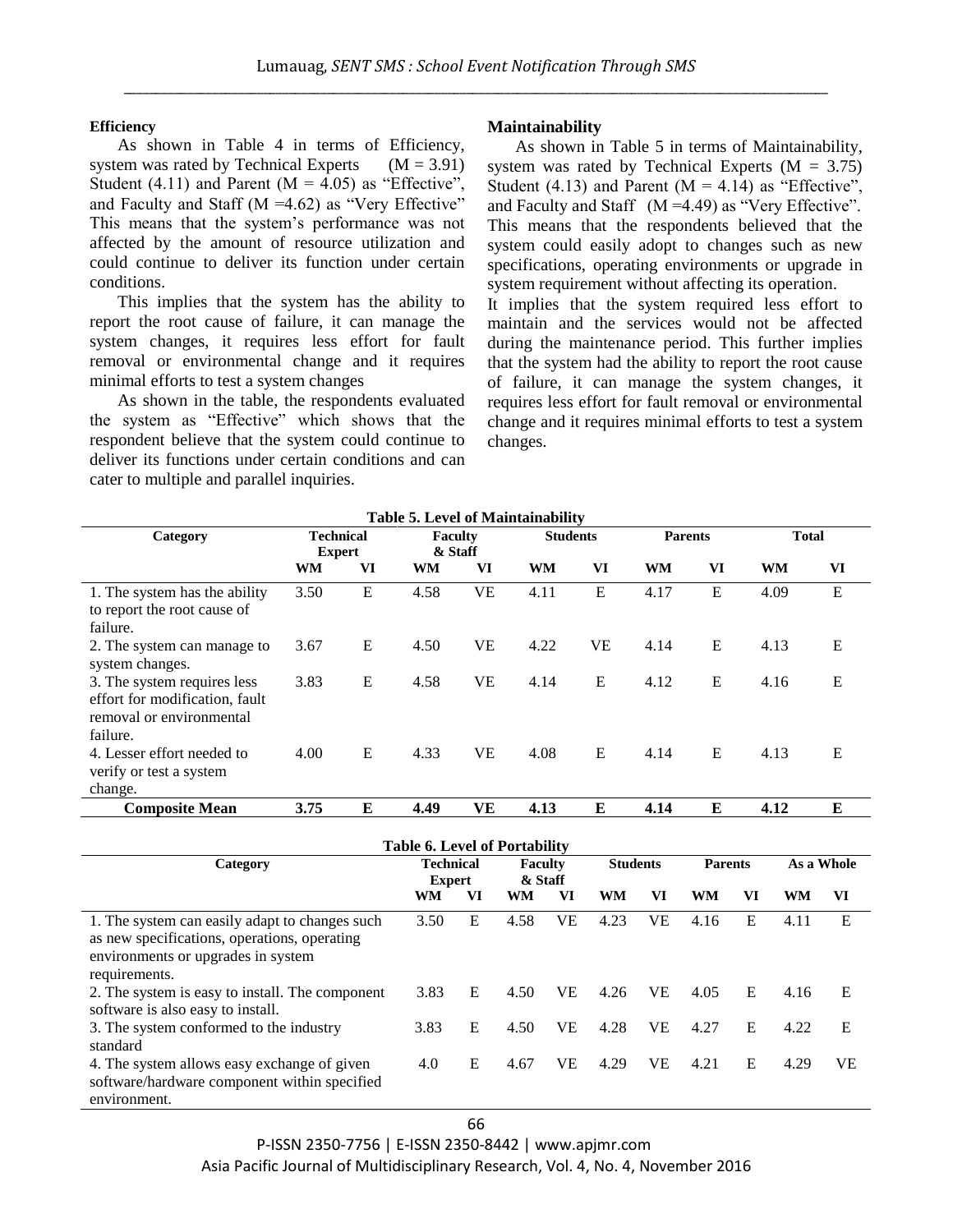As shown in the result of evaluation, the respondents rated it as "Effective", and it shows that the system could not be easily affected by the phone updates, change of mobile phone and application update.

## **Portability**

As shown in Table 6 in terms of portability, the system was rated by Technical Experts ( $M = 3.79$ ) and Parent  $(M = 4.18)$  as "Effective", and Faculty and Staff (M =4.56) and Student (4.26) as "Very Effective.

This means that the system is highly portable, could easily adapt to changes such as new specifications, operating environments or upgrades in system requirement without affecting its operation and can be installed easily.

It implies that the users can manipulate and use the system developed by the researcher since it can easily be installed on their mobile phones. Furthermore, users believed that it can conform to the industry standard of the present technology.

As shown in the evaluation the respondents rated it as "Effective", it shows that the SMS can be received on any mobile devices.

## **Overall Evaluation**

Table 7 shows the result of the system's evaluation regarding the system compliance to the ISO 9126 standards evaluated by the technical experts, faculty and staff, students and parents. The result shows as a whole this group of evaluators rated the system as "very effective". The obtained means of the following characteristics were functionality ( $M =$ 4.20), reliability (M = 3.99), usability (M = 4.35), efficiency ( $M = 4.18$ ), Maintainability ( $M = 4.13$ ) and portability ( $M = 4.19$ ) of which all mean equivalent for each characteristic as "very effective".

The result implies that the overall usefulness of the system is very effective, that is, it is highly functional, highly reliable, highly usable, highly efficient, highly maintainable and highly portable.

| Table 7. Perception of Evaluators as a Whole |                  |    |                |         |                 |    |                |    |                     |    |  |  |
|----------------------------------------------|------------------|----|----------------|---------|-----------------|----|----------------|----|---------------------|----|--|--|
| Category                                     | <b>Technical</b> |    | <b>Faculty</b> |         | <b>Students</b> |    | <b>Parents</b> |    | <b>Entire Group</b> |    |  |  |
|                                              | <b>Expert</b>    |    |                | & Staff |                 |    |                |    |                     |    |  |  |
|                                              | WM               | VI | WM             | VI      | WM              | VI | WM             | VI | WM                  | VI |  |  |
| A. Functionality                             | 4.04             | E  | 4.58           | VE      | 4.11            | E  | 4.10           | E  | 4.20                | VE |  |  |
| <b>B.</b> Reliability                        | 3.67             | E  | 4.28           | VE      | 4.04            | E  | 3.97           | Е  | 3.99                | E  |  |  |
| C. Usability                                 | 4.33             | E  | 4.64           | VE      | 4.22            | VE | 4.22           | VE | 4.35                | VE |  |  |
| D. Efficiency                                | 3.92             | E  | 4.63           | VE      | 4.12            | E  | 4.05           | E  | 4.18                | E  |  |  |
| E. Maintainability                           | 3.75             | E  | 4.50           | VE      | 4.14            | E  | 4.15           | E  | 4.13                | E  |  |  |
| F. Portability                               | 3.79             | E  | 4.56           | VE      | 4.26            | VE | 4.18           | E  | 4.19                | E  |  |  |
| <b>Total</b>                                 | 3.91             | E  | 4.53           | VE      | 4.14            | E  | 4.11           | E  | 4.17                | E  |  |  |

**Table 7. Perception of Evaluators as a Whole**

#### **CONCLUSIONS AND RECOMMENDATIONS**

The system met its objective of providing SMS notifications to students, parents, faculty and staff. The students, parents, faculty and staff agreed that the system is usable especially the event notifications and important school announcements. The overall result of the IT experts' evaluation using the ISO 9126 criteria in terms of functionality, reliability, efficiency, maintainability, and portability was effective. It implies that the proposed system meets the criteria for the software quality. The result implies that the system is very useful in terms of broadcasting information to the faculty, staff, students and parents. This will result in a faster communication process and awareness about the school events and activities.

It is recommended that the system is recommended for implementation because results proved that the system can manage its operation efficiently in terms of its functionality, efficiency, reliability, maintainability, usability and portability. The system architecture can be used by other researchers as basis in developing similar system for it requires less resources. It is further recommended for the conduct of similar and related studies in the future for further improvement of the system. Since the application is only limited to school event notification, it is recommended to conduct further studies to include grades and account inquiry, as well as development of mobile application for smartphone or online services.

P-ISSN 2350-7756 | E-ISSN 2350-8442 | www.apjmr.com Asia Pacific Journal of Multidisciplinary Research, Vol. 4, No. 4, November 2016